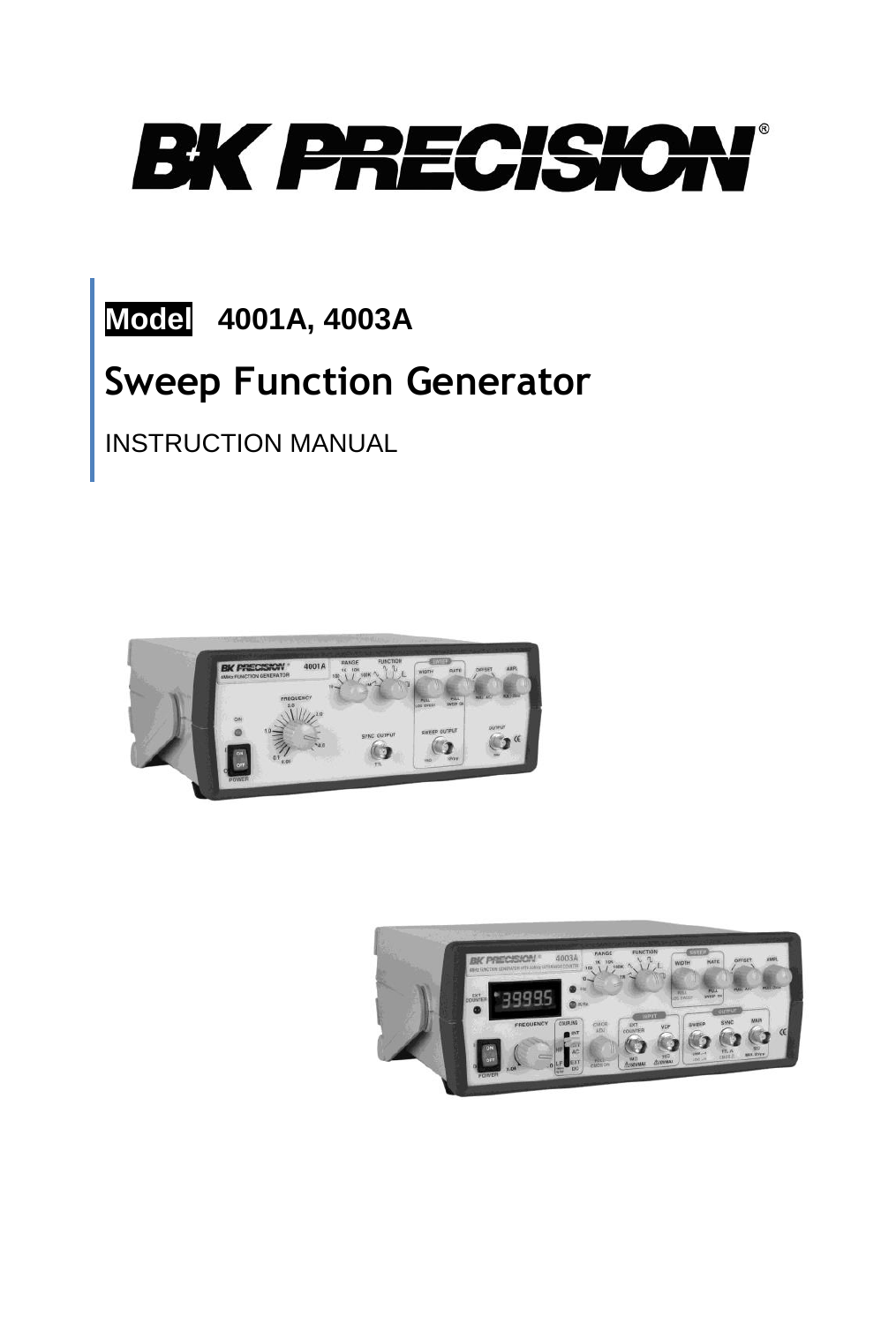# **Table of Contents**

| 5.1 |                                               |  |
|-----|-----------------------------------------------|--|
| 5.2 |                                               |  |
| 5.3 | FREQUENCY COUNTER (model 4003A only) 13       |  |
| 5.4 | VOLTAGE CONTROLLED FREQUENCY OPERATION (model |  |
|     |                                               |  |
| 5.5 | FUNCTION GENERATOR APPLICATIONS GUIDEBOOK 14  |  |
|     |                                               |  |
|     |                                               |  |
| 6.1 |                                               |  |
| 6.2 |                                               |  |
| 6.3 |                                               |  |
| 6.4 |                                               |  |
|     |                                               |  |
|     |                                               |  |
|     |                                               |  |
|     |                                               |  |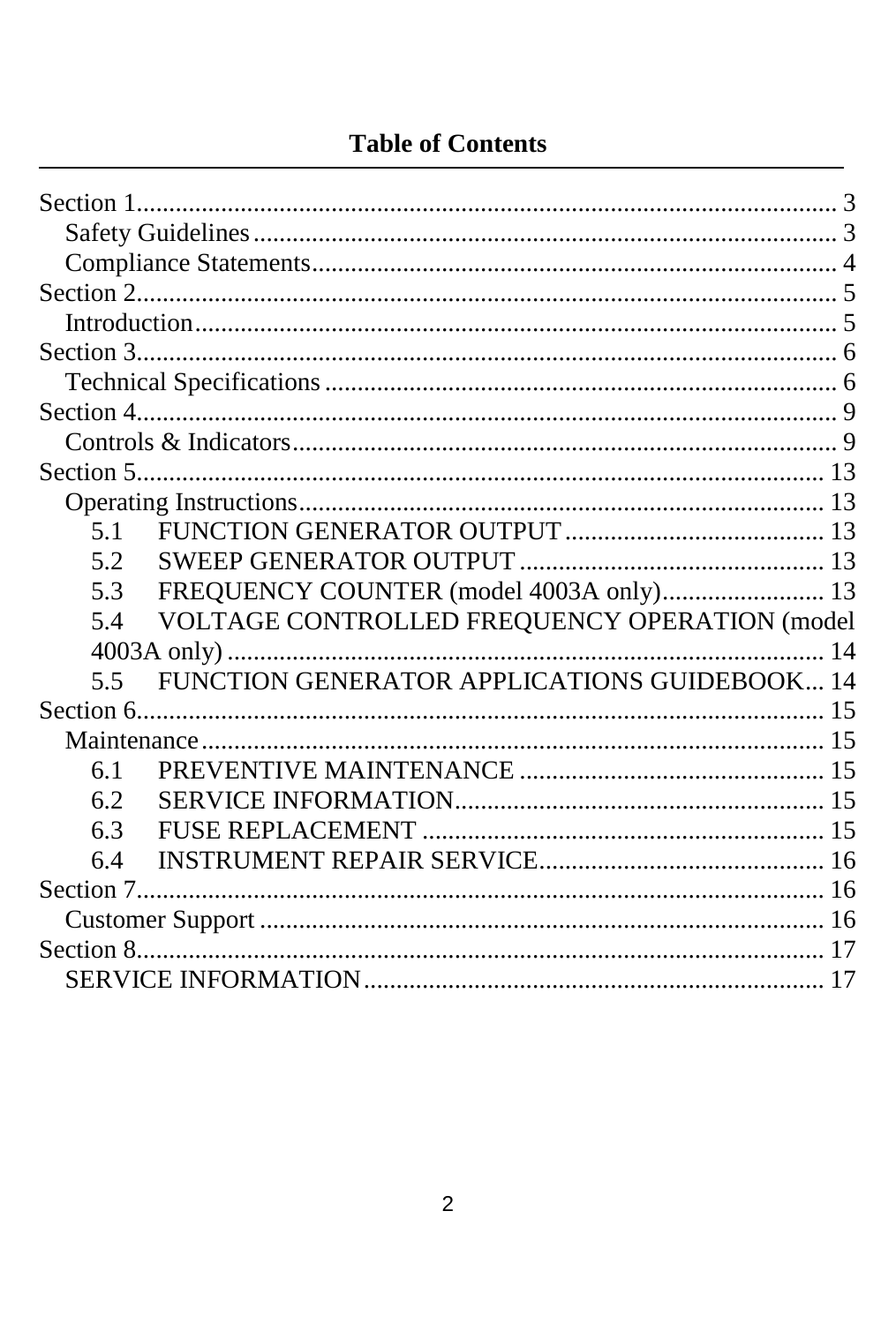# <span id="page-2-1"></span><span id="page-2-0"></span>**Safety Guidelines**

# **WARNING**

Normal use of test equipment exposes you to a certain amount of danger from electrical shock because testing must sometimes be performed where exposed voltage is present. An electrical shock causing 10 milliamps of current to pass through the heart will stop most human heartbeats. A voltage as low as 35 volts DC or AC (RMS) should be considered dangerous and hazardous since it can produce a lethal current under certain conditions. Higher voltages pose an even greater threat because such voltage can more easily produce a lethal current. Your normal work habits should include all accepted practices to prevent contact with exposed high voltage and to steer current away from your heart in case of accidental contact with high voltage. You will significantly reduce the risk factor if you know and observe the following safety precautions.

- 1. Don't expose high voltage needlessly. Remove housings and covers only when necessary. Turn off equipment while making test connections in high voltage circuits. Discharge high voltage capacitors after removing power.
- 2. If possible, familiarize yourself with the equipment being tested and the location of its high voltage points. However, remember that high voltage may appear at unexpected points in defective equipment.
- 3. Use an insulated floor material or a large, insulated floor to stand on and an insulated work surface on which to place equipment and make certain such surfaces are not damp or wet.
- 4. Use the time proven "one hand in the pocket" technique while handling an instrument probe. Be particularly careful to avoid contacting a nearby metal object that could provide a good ground return path.
- 5. When testing AC-powered equipment, remember that AC line voltage is usually present on some power input circuits such as the on-off switch, fuses, power transformer etc. any time the equipment is connected to an AC outlet, even if the equipment is turned off.
- 6. Some equipment with a two-wire AC power cord, including some with polarized power plugs, is the "hot chassis" type. A plastic wooden cabinet insulates the chassis to protect the customer. When the cabinet is removed for servicing, a serious shock hazard exists if the chassis is touched. Not only does this present a dangerous shock hazard, but damage to test equipment. Always connect an isolation transformer between the AC outlet and the equipment under test. The B&K Precision Model TR-110 or 1604 Isolation Transformer or Model 1653 or 1655 AC Power Supply is suitable for most applications. To be on the safe side, treat all two-wire AC equipment as "hot chassis" unless you are sure it is isolated chassis or an earth ground chassis.
- 7. On test instruments or any equipment with a 3-wire AC power plug, use only a 3-wire outlet. This is a safety feature to keep the housing or other exposed elements at earth ground.
- 8. B&K Precision products are not authorized for use in any application involving direct contact between our product and the human body or for use as a critical component in a life support device or system. Here "direct contact" refers to any connection from or to our equipment via any cabling or switching means. A "critical component" is any component of a life support device or system whose failure to perform can be reasonably expected to cause failure of that device or system or to affect its safety or effectiveness.

Never work all alone. Someone should be nearby to render aid if necessary. Training in CPR (cardiopulmonary resuscitation) first aid is highly recommended.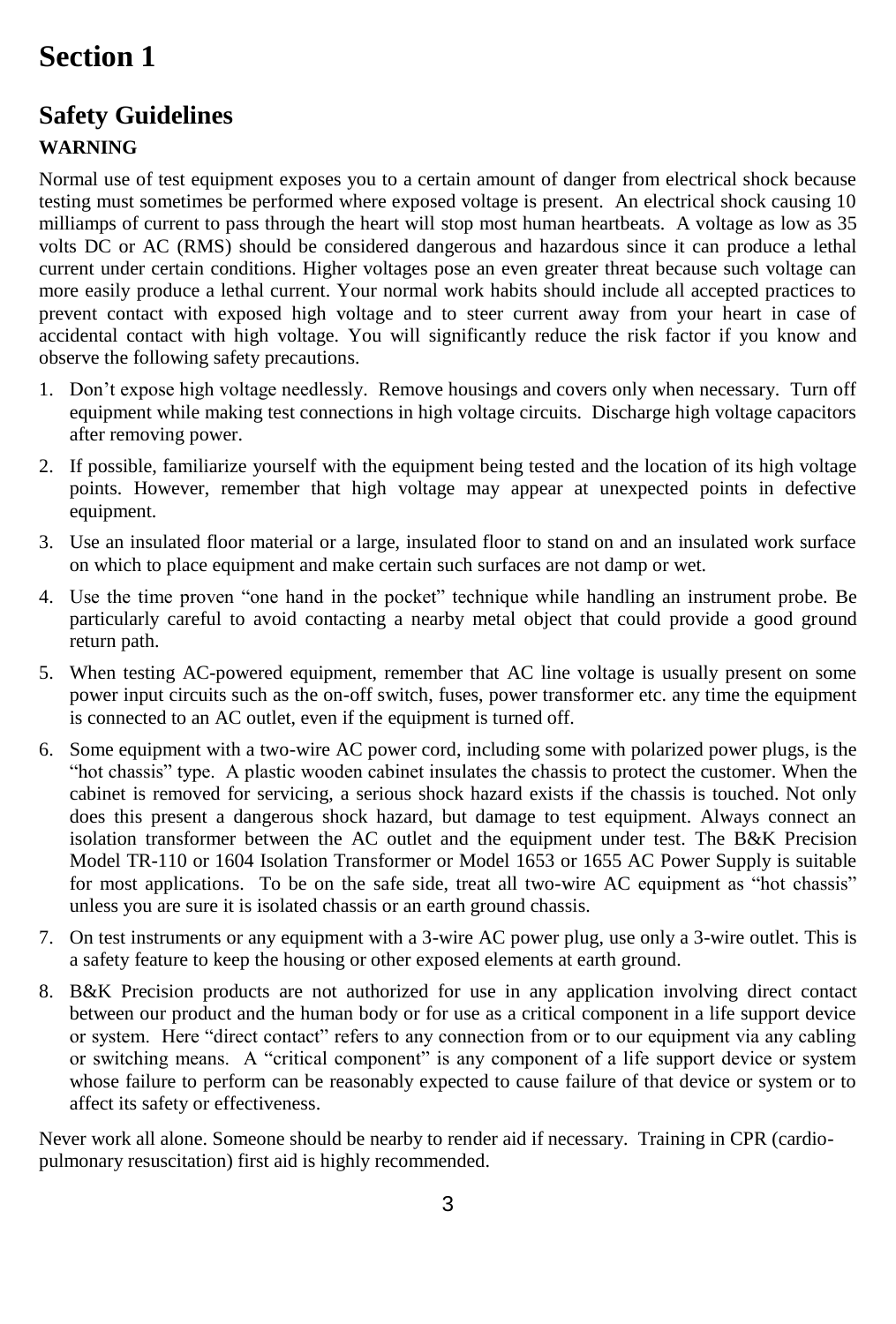# <span id="page-3-0"></span>**Compliance Statements**

Disposal of Old Electrical & Electronic Equipment (Applicable in the European Union and other European countries with separate collection systems)

This product is subject to Directive 2002/96/EC of the European Parliament and the Council of the European Union on waste electrical and electronic equipment (WEEE), and in jurisdictions adopting that Directive, is marked as being put on the market after August 13, 2005, and should not be disposed of as unsorted municipal waste. Please utilize your local WEEE collection facilities in the disposition of this product and otherwise observe all applicable requirements.

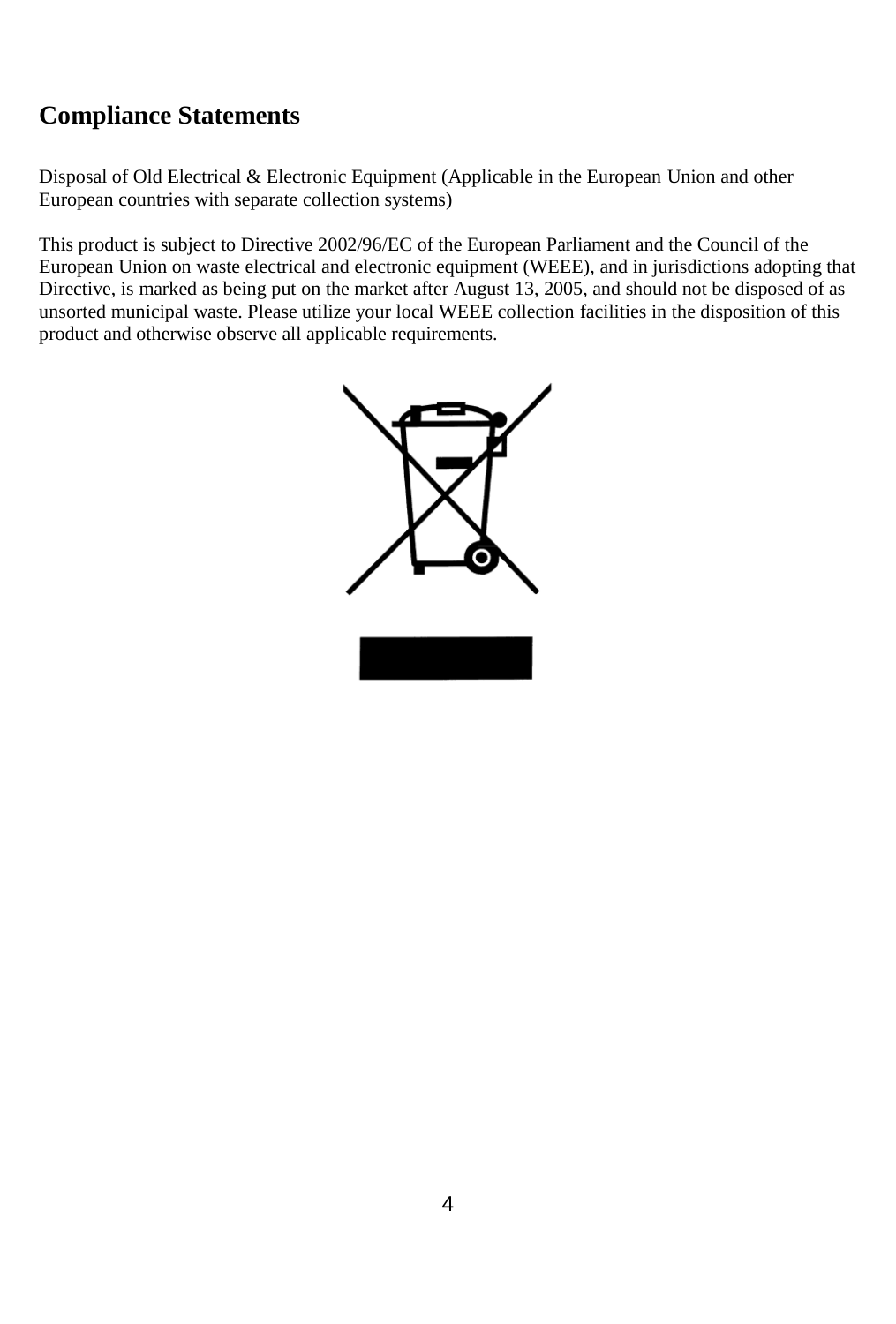# <span id="page-4-1"></span><span id="page-4-0"></span>**Introduction**

Models 4001A and 4003A are 4 MHz sweep function generators. Model 4003A has an added feature of a 20 MHz digital counter. The function generator generates sinusoidal, triangular, ramp, square, and pulse waveforms. The type of function is selectable through a rotary switch.

The frequency is settable from 0.5 Hz to 4 MHz of the function with range selector switch and the frequency control knob for variable adjustments with multiplication factor of 0.04 to 4.0 of the selected frequency range.

The signal amplitude can be adjusted from 0.2 V to 20 Vpp with no load conditions and 0.1 V to 10 Vpp with a 50 ohm load termination.

The MAIN output has the provision of SYNC output signal (TTL level) when selected.

The sweep generator offers linear or log sweep with variable sweep rate and adjustable sweep width.

(model 4003A only) Auto ranging, 5-digit frequency counter is provided with range from 0.2 Hz to 20 MHz and resolution of 0.01 Hz. The counter is utilized for external as well as internal functions.

(model 4003A only)

In addition to the features above, an external voltage signal can be used to control the frequency of the function. With AC input signal, FM output can be generated.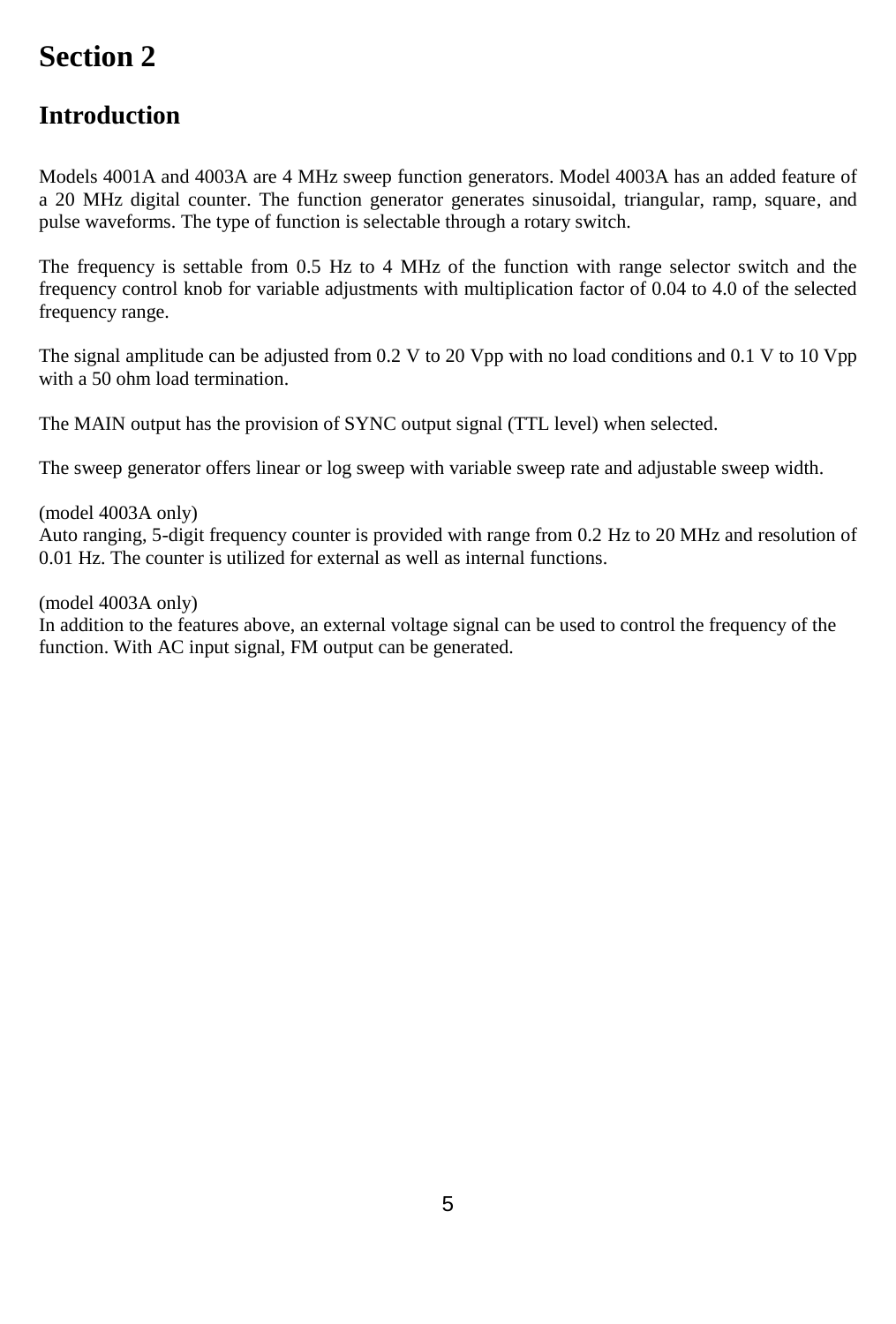# <span id="page-5-1"></span><span id="page-5-0"></span>**Technical Specifications**

# **3.1 FREQUENCY CHARACTERISTICS**

| Waveforms:              | Sine, Square, Triangle, Ramp, $\pm$ Pulse                                                                                                  |
|-------------------------|--------------------------------------------------------------------------------------------------------------------------------------------|
| Range:                  | 0.5 Hz to 4 MHz in 6 ranges                                                                                                                |
| Tuning Range:           | Variable multiplication factor of 0.04 to 4.0 of selected range                                                                            |
| Resolution:             | $0.001$ Hz (model $4003$ A only)                                                                                                           |
| <b>Operating Modes:</b> | Normal, Sweep, VCF                                                                                                                         |
| Frequency Stability:    | Output will change less than 0.1 % for 15 minutes after switching ON<br>and it will change less than 0.2 % for 24 Hours after switching ON |

### **3.2 OUTPUT CHARACTERISTICS**

| Impedance:   | $50 \Omega \pm 2 \%$ .                                             |
|--------------|--------------------------------------------------------------------|
| Level:       | Variable control                                                   |
|              | From                                                               |
|              | $\leq$ 0.2 Vpp (no load, Amplitude knob in pull position)          |
|              | $\leq$ 0.1 Vpp (50 $\Omega$ load, Amplitude knob in pull position) |
|              | To                                                                 |
|              | $\geq$ 20 Vpp (no load, Amplitude knob in push position)           |
|              | $\geq$ 10 Vpp (50Ω load, Amplitude knob in push position)          |
| Attenuation: | $-20$ dB $+2\%$                                                    |
| DC Offset:   | Variable: $\pm 10$ V open circuit,                                 |
|              | $\pm$ 5 V into 50 $\Omega$                                         |

### **3.3 SINE WAVE**

| Distortion:                | $< 2\%$ (1 Hz – 100 kHz)     |
|----------------------------|------------------------------|
| Harmonic Ratio:            | $<$ 30 dB, 100 kHz to 4 MHz  |
| <b>Frequency Response:</b> | $< 0.5$ dB to 100 kHz        |
|                            | $< 1.5$ dB, 100 kHz to 4 MHz |

### **3.4 TRIANGULAR WAVE**

Symmetry: 50 % (positive half) to 50 % (negative half)  $<$  2%, 1 Hz to 100 kHz

# **3.5 RAMP WAVE**

| Frequency Range:       | $0.5$ Hz to 3.5 MHz                |
|------------------------|------------------------------------|
| Symmetry:              | 80% (rise wave) to 20% (fall wave) |
|                        | $<$ 5%, 1 Hz to 100 kHz            |
| Rising Wave Linearity: | $<$ 2%, 1 Hz to 100 kHz            |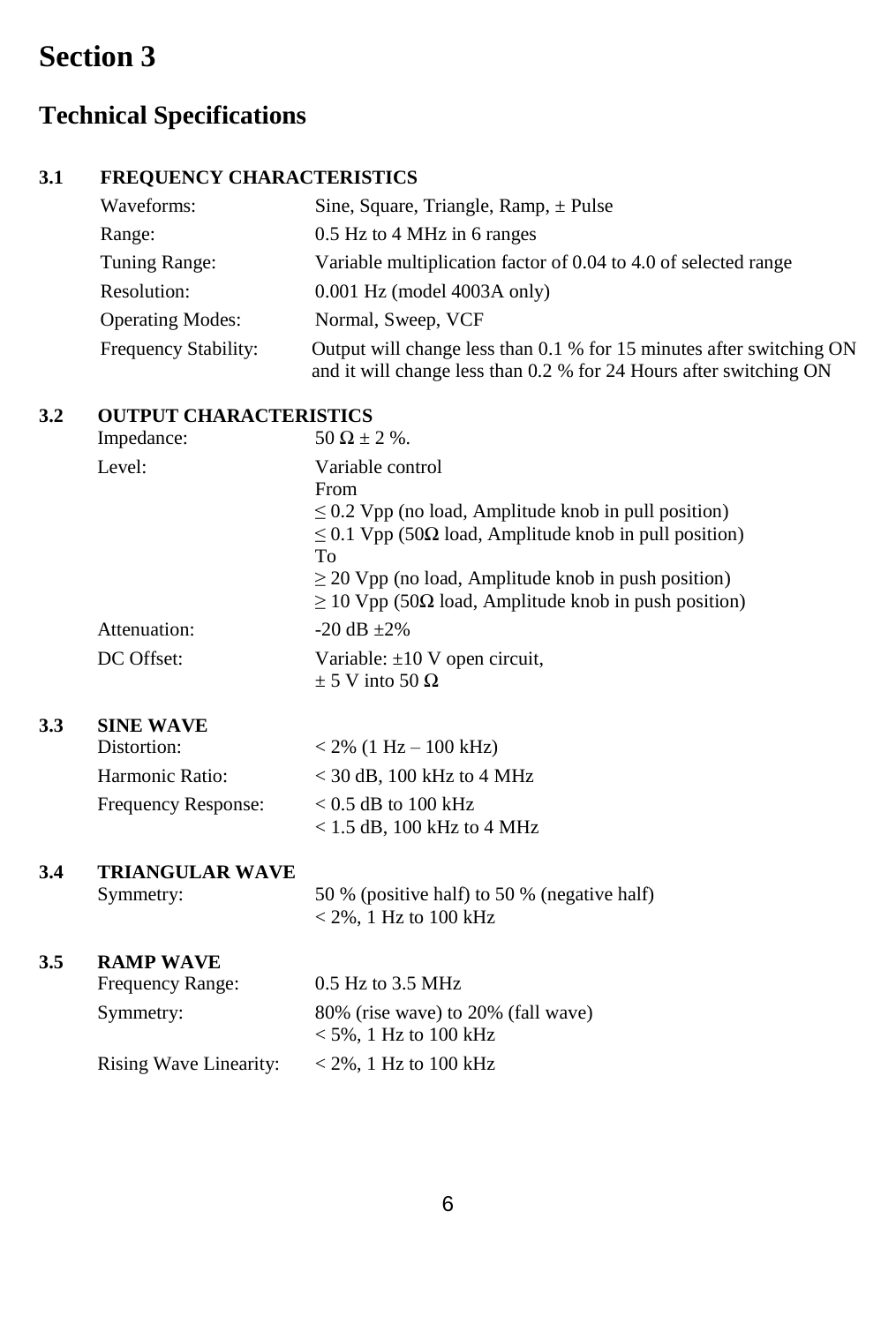| 3.6        | <b>SQUARE WAVE</b>        |                                                                         |
|------------|---------------------------|-------------------------------------------------------------------------|
|            | Symmetry:                 | 50 % (positive half) to 50 % (negative half)<br>$<$ 2%, 1 Hz to 100 kHz |
|            | Rise Time:                | $<$ 90 ns, (20 Vpp, no load)                                            |
| 3.7        | <b>POSITIVE PULSE</b>     |                                                                         |
|            | Frequency Range:          | 0.5 Hz to 3.5 MHz                                                       |
|            | Pulse Width:              | 15% of time period of the set frequency                                 |
|            | Symmetry:                 | 20% to 80%,<br>$<$ 5%, 1 Hz to 100 kHz                                  |
|            | Rise Time:                | $< 90$ ns, (20 Vpp, no load)                                            |
| <b>3.8</b> | <b>NEGATIVE PULSE</b>     |                                                                         |
|            | Frequency Range:          | 0.5 Hz to 3.5 MHz                                                       |
|            | Pulse Width:              | 15 % of time period of the set frequency                                |
|            | Symmetry:                 | 80% to 20%,<br>$<$ 5%, 1 Hz to 100 kHz                                  |
|            | Rise Time:                | $<$ 90 nS, (20 Vpp, no load)                                            |
| 3.9        | <b>SYNCHRONOUS OUTPUT</b> |                                                                         |
|            | Impedance:                | $50 \Omega + 2 \%$                                                      |
|            | Level (TTL):              | Approx. 3 Vpp fixed amplitude                                           |
|            | Level (CMOS):             | Variable 4 Vpp to 15 Vpp $(+/- 1$ Vpp)                                  |
|            | Rise Time (TTL):          | $< 60$ ns                                                               |
|            | Rise Time (CMOS):         | $< 90$ ns                                                               |
| 3.10       | <b>VCF INPUT</b>          |                                                                         |
|            | Input Level:              | 0 to 10 V                                                               |
|            | <b>Input Frequency:</b>   | DC to 1 kHz                                                             |
| 3.11       | <b>SWEEP OPERATION</b>    |                                                                         |
|            | <b>Operating Mode:</b>    | Linear/LOG                                                              |
|            | Sweep Rate:               | 5 s to 10 ms                                                            |
|            | Width:                    | 1:1 to $1:100$                                                          |
|            |                           |                                                                         |

# **3.12 SWEEP SYNCHRONOUS OUTPUT**

| Output waveform: | Linear/LOG ramp wave                        |
|------------------|---------------------------------------------|
| Amplitude:       | 10 Vpp (no load), 5 Vpp (1 k $\Omega$ load) |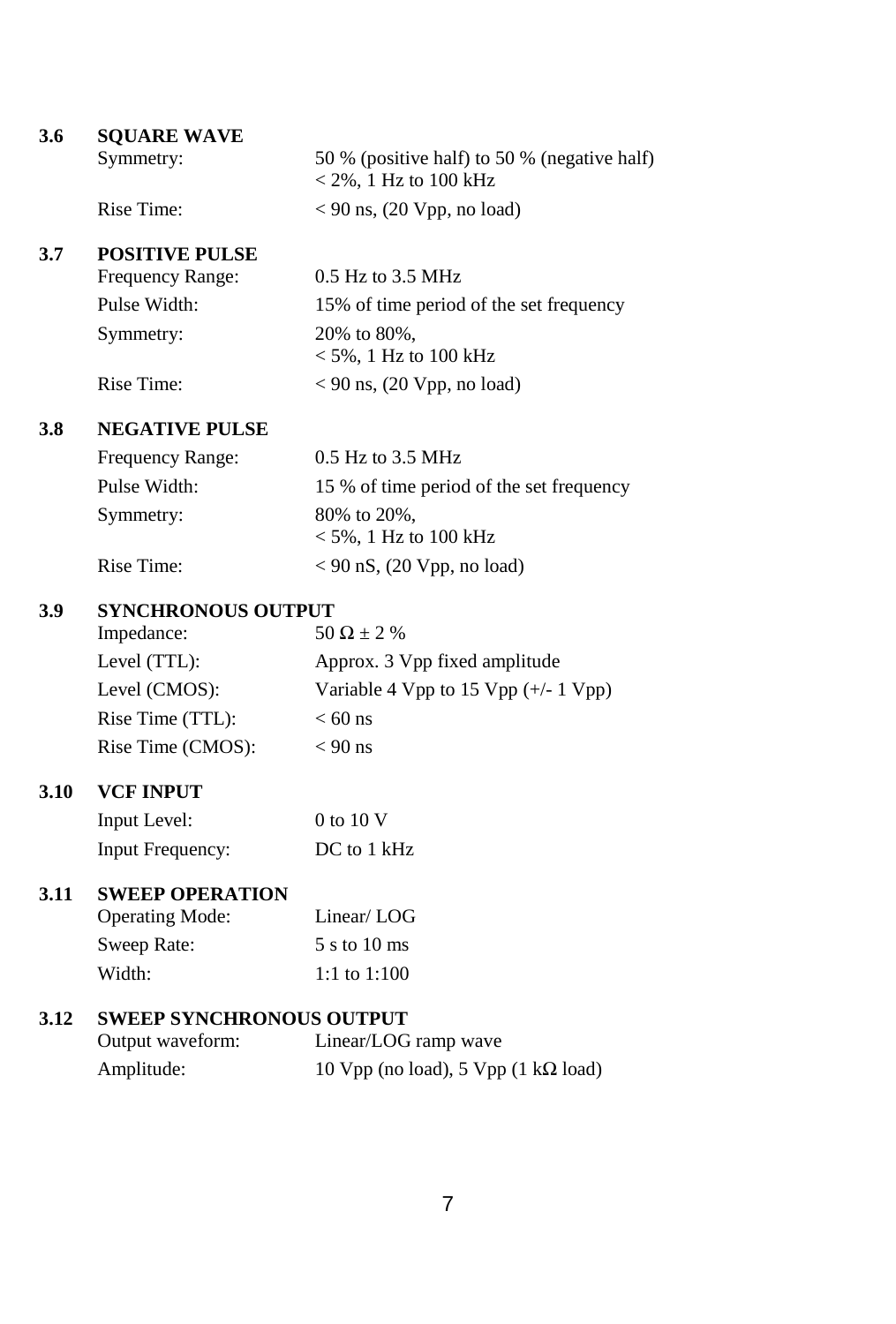| 3.13 | <b>FREQUENCY COUNTER (model 4003A only)</b> |                                                                                   |
|------|---------------------------------------------|-----------------------------------------------------------------------------------|
|      | Display:                                    | 5-digit, auto range                                                               |
|      | Display Unit:                               | Hz/kHz auto range                                                                 |
|      | Resolution:                                 | $0.01$ Hz (max.)                                                                  |
|      | Accuracy:                                   | $< 0.02$ % $\pm 1$ digit, for $\geq 1$ kHz                                        |
|      | Temp coefficient:                           | $<$ 10 PPM / $^{\circ}$ C                                                         |
| 3.14 | <b>EXTERNAL COUNTER (model 4003A only)</b>  |                                                                                   |
|      | Max. Input Voltage:                         | $< 150$ Vrms                                                                      |
|      | <b>Input Frequency:</b>                     | $0.2$ Hz to $20$ MHz                                                              |
|      | Coupling:                                   | HF - for more than 100 kHz                                                        |
|      |                                             | LF - with 100 kHz filter for less than 100 kHz                                    |
|      | Sensitivity:                                | $<$ 100 mVrms (1 MHz), $<$ 200 mVrms (>1 MHz)                                     |
| 3.15 | <b>AC INPUT:</b>                            | 115 V AC $\pm$ 10 %, 50/60 Hz, fuse 600 mA or                                     |
|      |                                             | 230 V AC $\pm 10$ %, 50/60 Hz, fuse 300 mA                                        |
| 3.16 | <b>OPERATING ENVIRONMENT</b>                |                                                                                   |
|      | Temperature:                                | 0 to $40^{\circ}$ C                                                               |
|      | Humidity:                                   | 10% to 80%                                                                        |
| 3.17 | <b>STORAGE</b>                              |                                                                                   |
|      | Temperature:                                | $-20^{\circ}$ C to $70^{\circ}$ C                                                 |
|      | Humidity:                                   | 0% to 90%                                                                         |
| 3.18 | <b>DIMENSIONS:</b>                          | $W \times H \times D - 11'' \times 3.6'' \times 11.9''$ (279.4 x 91.4 x 302.3 mm) |
| 3.19 | <b>WEIGHT:</b>                              | 5.5 lbs (2.5 kg.)                                                                 |
| 3.20 | <b>ACCESSORY:</b>                           | Power Cord, User's Manual                                                         |
|      |                                             |                                                                                   |

**NOTE:** Specifications are subject to change without notice.

To ensure the most current version of this manual, please download the current version here: [http://www.bkprecision.com/search/manual/4001A\\_4003A](http://www.bkprecision.com/search/manual/4001A_4003A)

For current up-to-date product information, please visit [www.bkprecision.com](http://www.bkprecision.com/)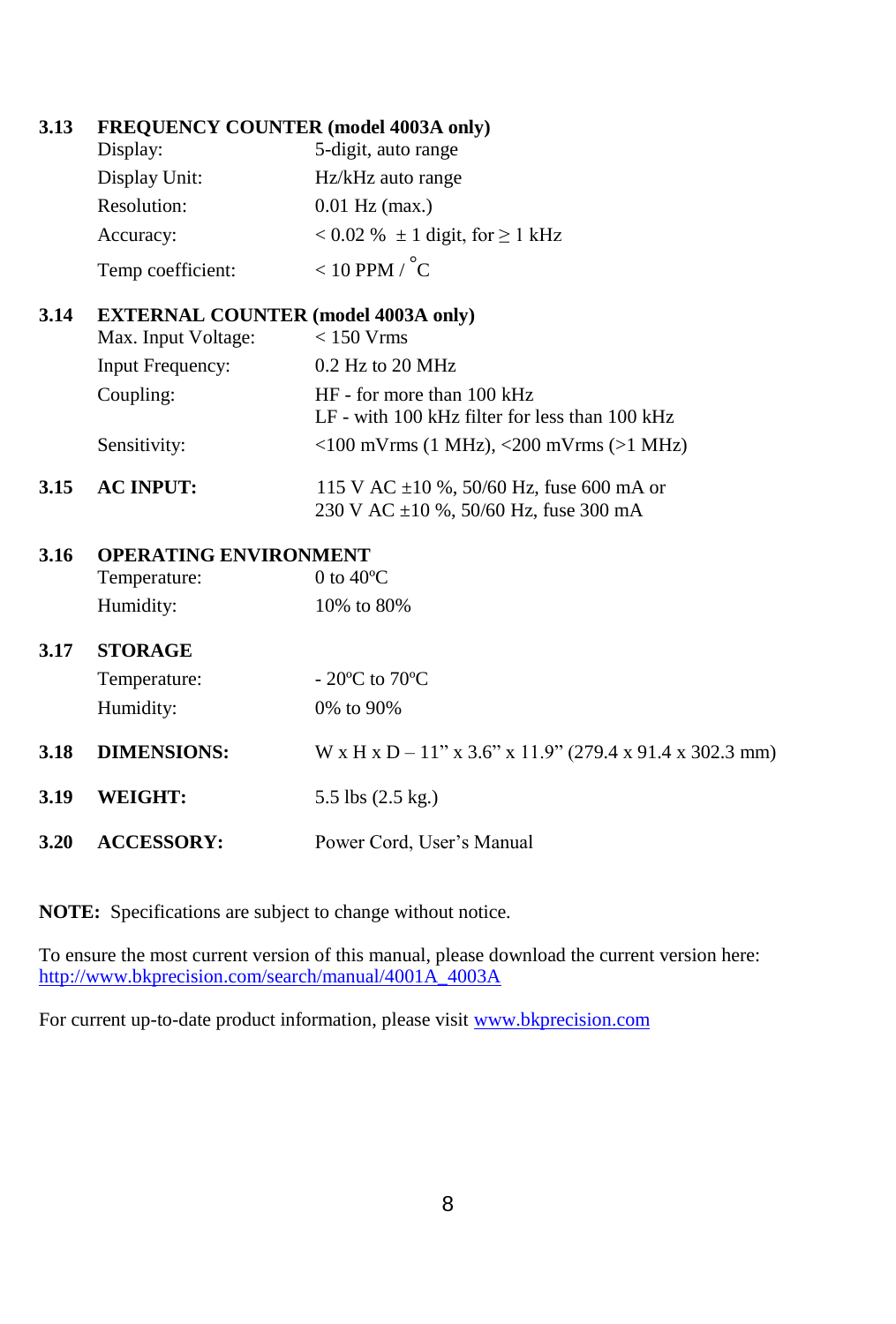# <span id="page-8-1"></span><span id="page-8-0"></span>**Controls & Indicators**

# **4.1 FRONT PANEL (Refer to**

# **[Figure](#page-9-0)** 1 **[&](#page-9-1)**

**[Figure](#page-9-1)** 2**)**

# **1. POWER SWITCH**

Pushing the switch "ON" will light the LED of the 5 digit display to indicate power ON.

# **2. FREQUENCY CONTROL KNOB**

Used to adjust the required frequency for selected range with the multiplication factor of 0.04 to 4.0.

# **3. SYNC OUTPUT**

The TTL level square signal output synchronous with frequency of MAIN output.

# **4. SWEEP OUTPUT**

Sweep signal is available regardless of position of SWEEP ON switch (turned on and off by SWEEP RATE knob).

# **5. MAIN OUTPUT**

Function output signal provides normal mode or sweep mode output depending on mode selected. The maximum output impedance is 50  $\Omega$ .

# **6. AMPLITUDE KNOB**

The amplitude of the signal can be adjusted from 0.2 Vpp to 20 Vpp at no load. Pull the knob to attenuate the signal 10 times.

# **7. DC OFFSET**

This knob can apply a DC offset to the MAIN output signal. Turn the knob clockwise for positive offset and counterclockwise for negative offset.

# **8. SWEEP RATE**

This knob is used to adjust the sweep rate from 5 seconds to 10 milliseconds. Also if this knob is pulled, then sweep mode operation will be ON.

# **9. SWEEP WIDTH**

This knob is used to adjust the sweep width. When the knob is in "Push" condition, a linear sweep output will be available. When knob is in "Pull" condition, a log sweep output will be available.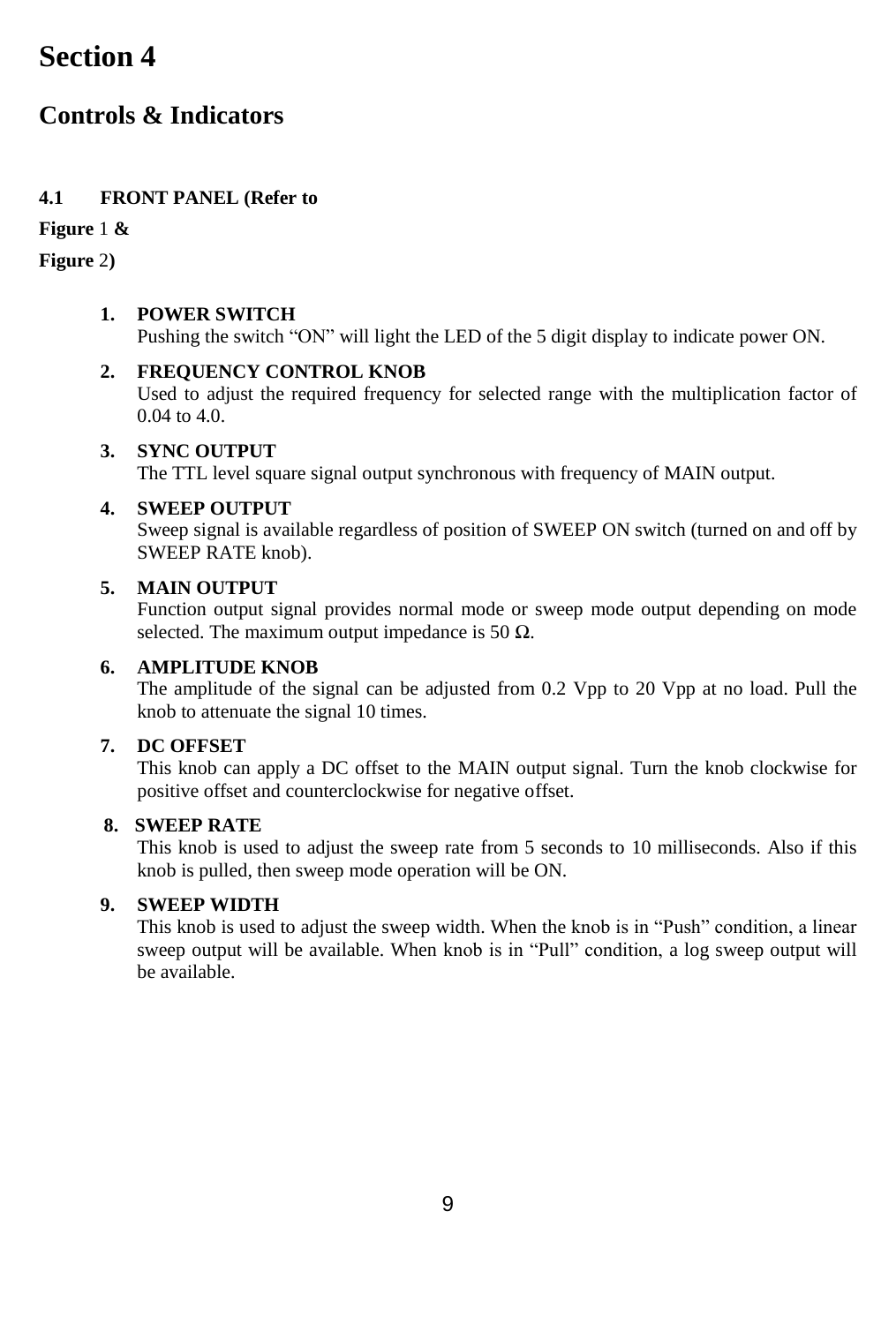

<span id="page-9-1"></span><span id="page-9-0"></span>**Figure 1 – Front Panel Controls (4001A)**



**Figure 2 - Front Panel Controls (4003A)**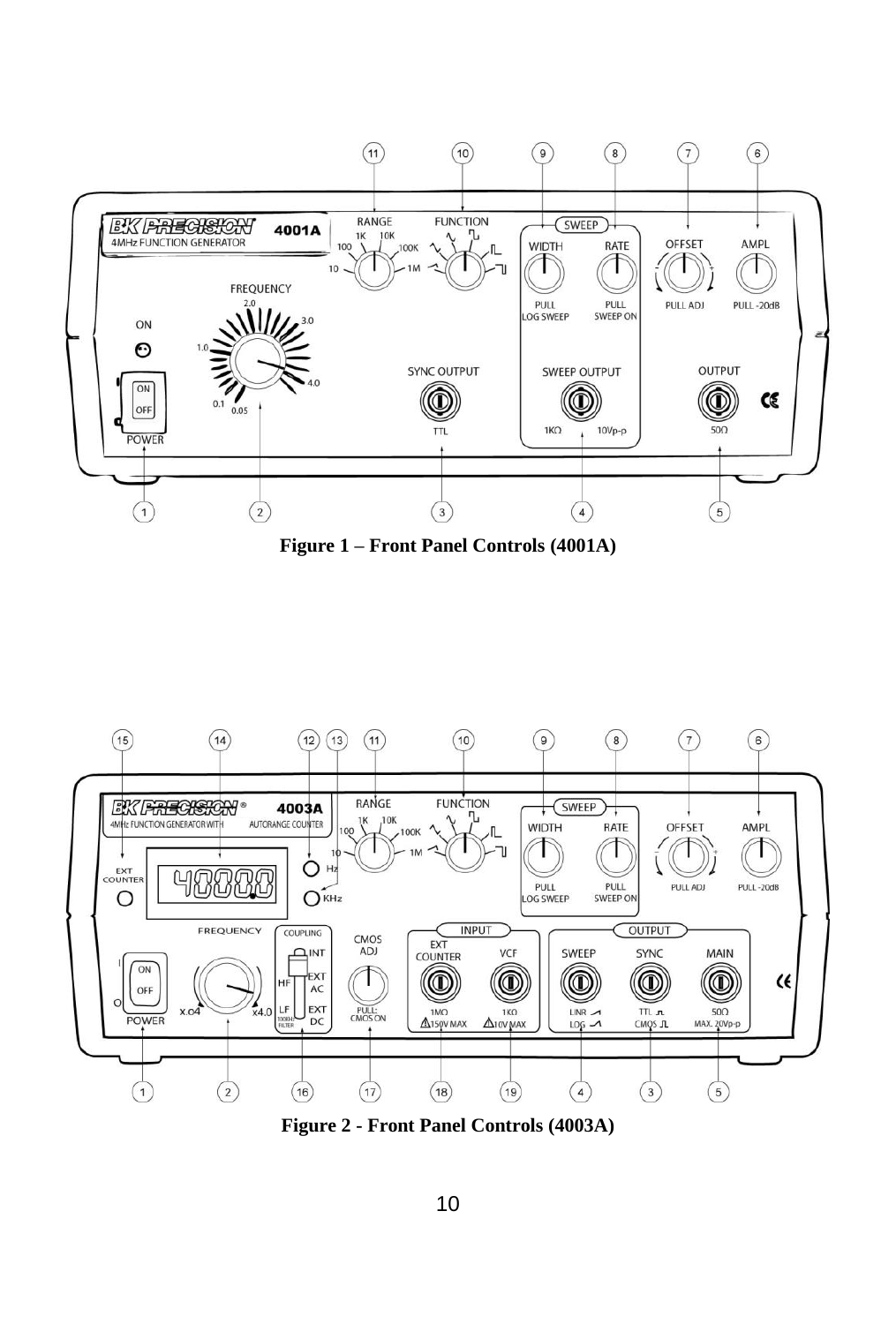#### **10. FUNCTION SELECTOR SWITCH**

A rotary switch for waveform selection.

#### **11. FREQUENCY RANGE SELECTOR SWITCH**

A rotary switch to select the range from 10 Hz to 1 MHz in 6 steps.

#### **(Refer t[o](#page-9-1)**

**[Figure](#page-9-1)** 2**)**

### **12. Hz LED**

Green LED will light when the MAIN output frequency is in Hz.

#### **13. kHz LED**

Red LED will light when the MAIN output frequency is in kHz.

### **14. 5-DIGIT LED DISPLAY**

Indicates frequency of MAIN output or the frequency of signal connected to external input.

#### **15. EXT COUNTER LED**

LED turns ON when external frequency counting is selected by coupling switch.

#### **16. COUPLING SWITCH**

It is a three-way switch to select internal / external high frequency / external low frequency mode.

#### **17. CMOS ADJUST KNOB**

For adjusting the CMOS level of SYNC output while in CMOS mode. Pull the knob for CMOS ON.

#### **18. EXTERNAL INPUT BNC**

Connector for counting external signal frequency.

### **19. VCF INPUT BNC**

For connecting external DC or AC signal from 0 to 10 V to achieve voltage controlled frequency output.

### **4.2 REAR PANEL (Refer to**

# **[Figure](#page-11-0)** 3**)**

# **1. 40mm FAN**

Provided on rear panel for cooling purposes.

### **2. KENSINGTON SECURITY SLOT**

For use with Kensington locks to secure your product and prevent theft.

### **3. AC SOCKET AND FUSE DEPARTMENT**

The socket has a fuse plug, which is used for fuse replacement and input line voltage selection. Selection of input line voltage (110/230 VAC) depends on how fuse plug is inserted. Refer to arrow marks on fuse plug and the mark on the panel.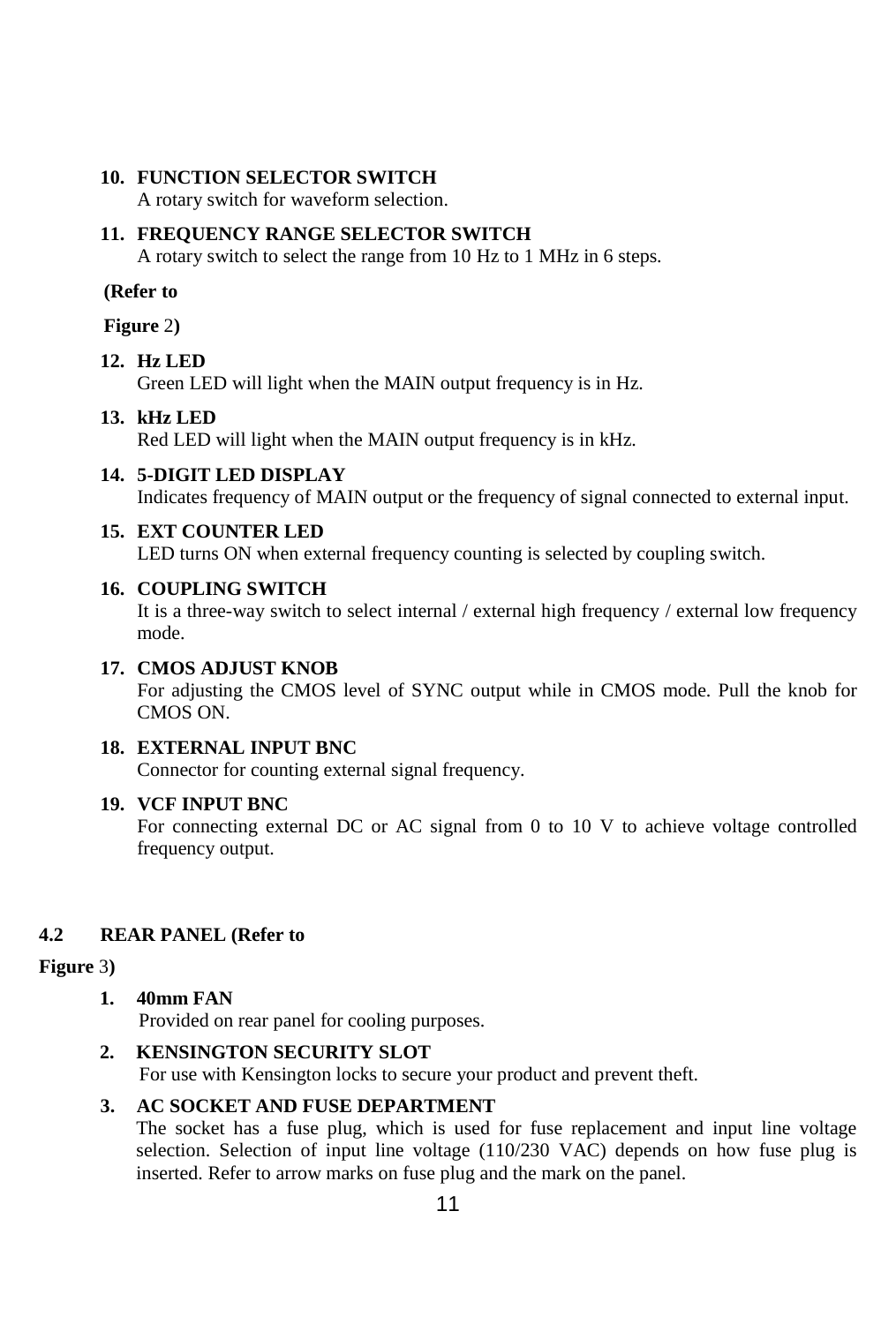

<span id="page-11-0"></span>**Figure 3 - Rear Panel**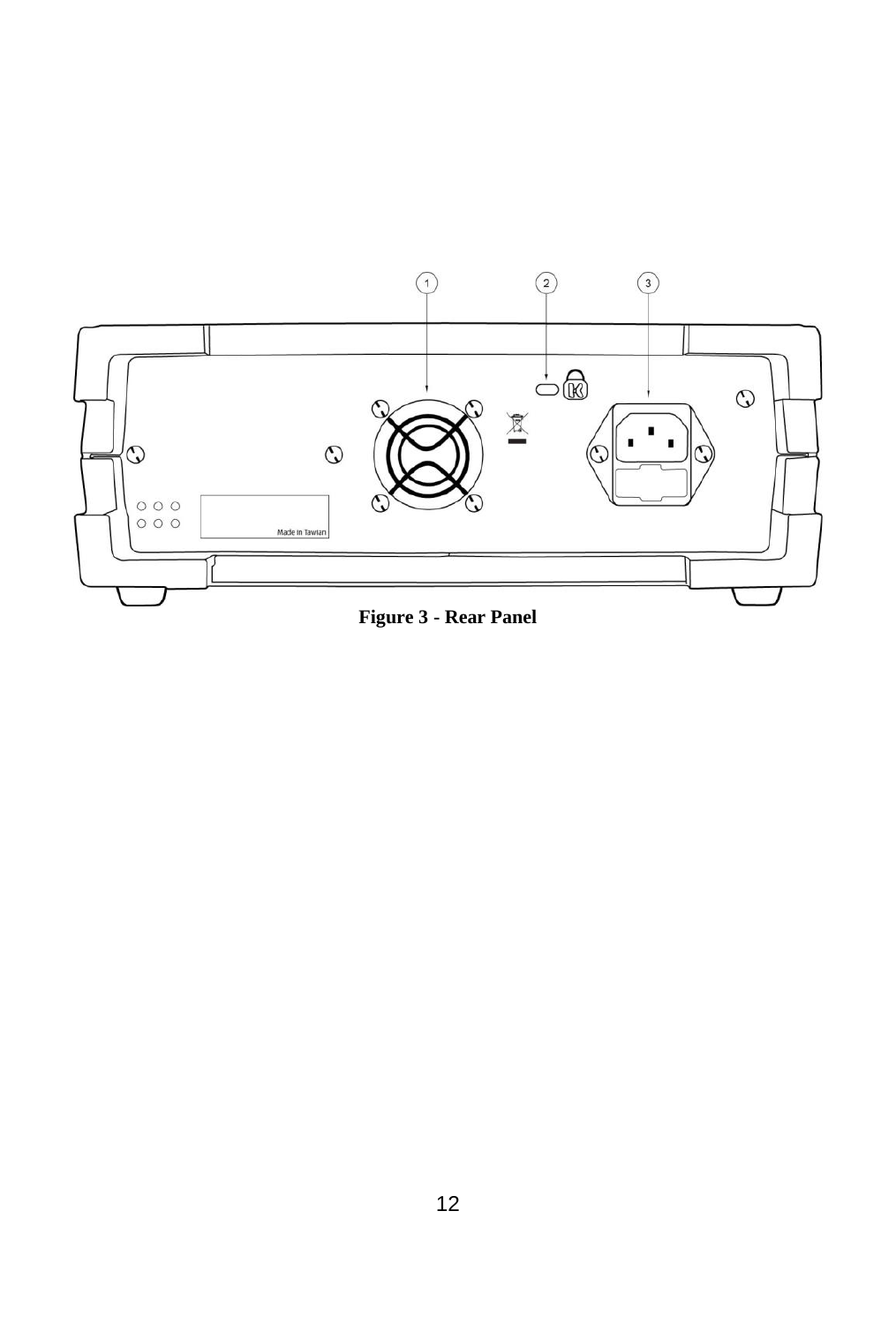# <span id="page-12-1"></span><span id="page-12-0"></span>**Operating Instructions**

Before applying power to unit, make sure that input voltage setting is correct and the ventilation holes are not blocked. Ensure that ventilation fan is working well.

It is necessary to inspect the generated signal with an oscilloscope before connecting it to any electronic circuit. Hence use of oscilloscope is mentioned in the procedure.

Turn on the instrument with POWER SWITCH provided on the front panel. The display shows the reading as per present settings.

# <span id="page-12-2"></span>**5.1 FUNCTION GENERATOR OUTPUT**

- 1. Select the type of waveform required by FUNCTION SELECTOR SWITCH.
- 2. Select the range of frequency by FREQUENCY RANGE SELECTOR SWITCH.
- 3. Connect MAIN output signal to Channel 1 of oscilloscope and SYNC output signal to Channel 2 of oscilloscope. Set the trigger source of oscilloscope at Channel 2.
- 4. Set the frequency of the signal by adjustment knob. The display shows the frequency reading of signal.
- 5. Adjust the amplitude of the signal by AMPLITUDE KNOB. Pull the knob if the signal is to be attenuated 10 times.
- 6. Set the DC offset of signal by DC OFFSET knob to required level  $(-10 \text{ V to } +10 \text{ V})$ .
- 7. Check the impedance of the load before connecting (50 W max.).

### <span id="page-12-3"></span>**5.2 SWEEP GENERATOR OUTPUT**

- 1. Connect MAIN output to Channel 1 of oscilloscope and SWEEP output to Channel 2.
- 2. Channel 2 displays linear sawtooth waveform. SWEEP output is available regardless of SWEEP ON switch. If SWEEP WIDTH knob is pulled, then log sweep will be available.
- 3. Adjust the sweep rate by SWEEP RATE knob (adjustable from 5 s to 10 ms).
- 4. Adjust the starting frequency as explained in 5.1.
- 5. Pull the SWEEP RATE knob to turn sweep mode ON.
- 6. Channel 1 will display sweep wave.
- 7. Adjust the sweep width using the SWEEP WIDTH knob (1:1 to 1:100).

# <span id="page-12-4"></span>**5.3 FREQUENCY COUNTER (model 4003A only)**

- 1. Check the COUPLING switch position. The HF position is used for frequencies more than 100 kHz. LF position is used for frequencies less than 100 kHz.
- 2. The EXT COUNTER LED will be ON when COUPLING switch is selected for counting mode.
- 3. Connect the signal to EXT COUNTER BNC.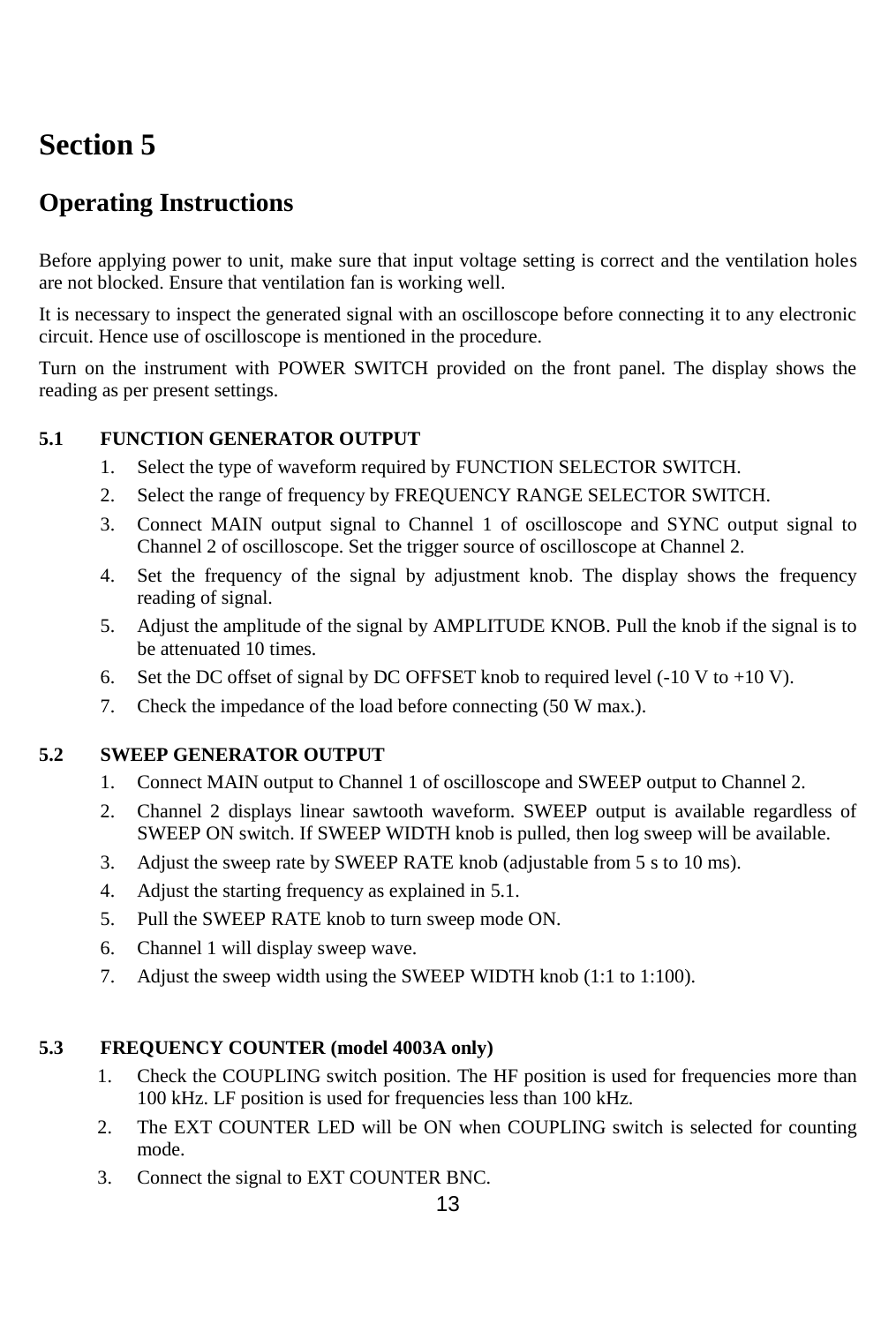4. Display will show the frequency and Hz / kHz LED's will light depending on the frequency.

### <span id="page-13-0"></span>**5.4 VOLTAGE CONTROLLED FREQUENCY OPERATION (model 4003A only)**

The 4003A can be operated as a voltage controlled generator by using an external control voltage applied to the VCF input.

- 1. Select the desired frequency range and waveform.
- 2. Set the starting frequency with the variable control. Apply a positive DC voltage to the VCF input to increase the frequency. A voltage from 0 to +10 V will cause the frequency to increase by a factor of 100.

### <span id="page-13-1"></span>**5.5 FUNCTION GENERATOR APPLICATIONS GUIDEBOOK**

B&K Precision offers a "Guidebook to Function Generators", which describes numerous applications for this instrument, including hook-up details. It also includes a glossary of function generator terminology and an explanation of function generator circuit operation. It may be downloaded free of charge on our website[, www.bkprecision.com.](http://www.bkprecision.com/)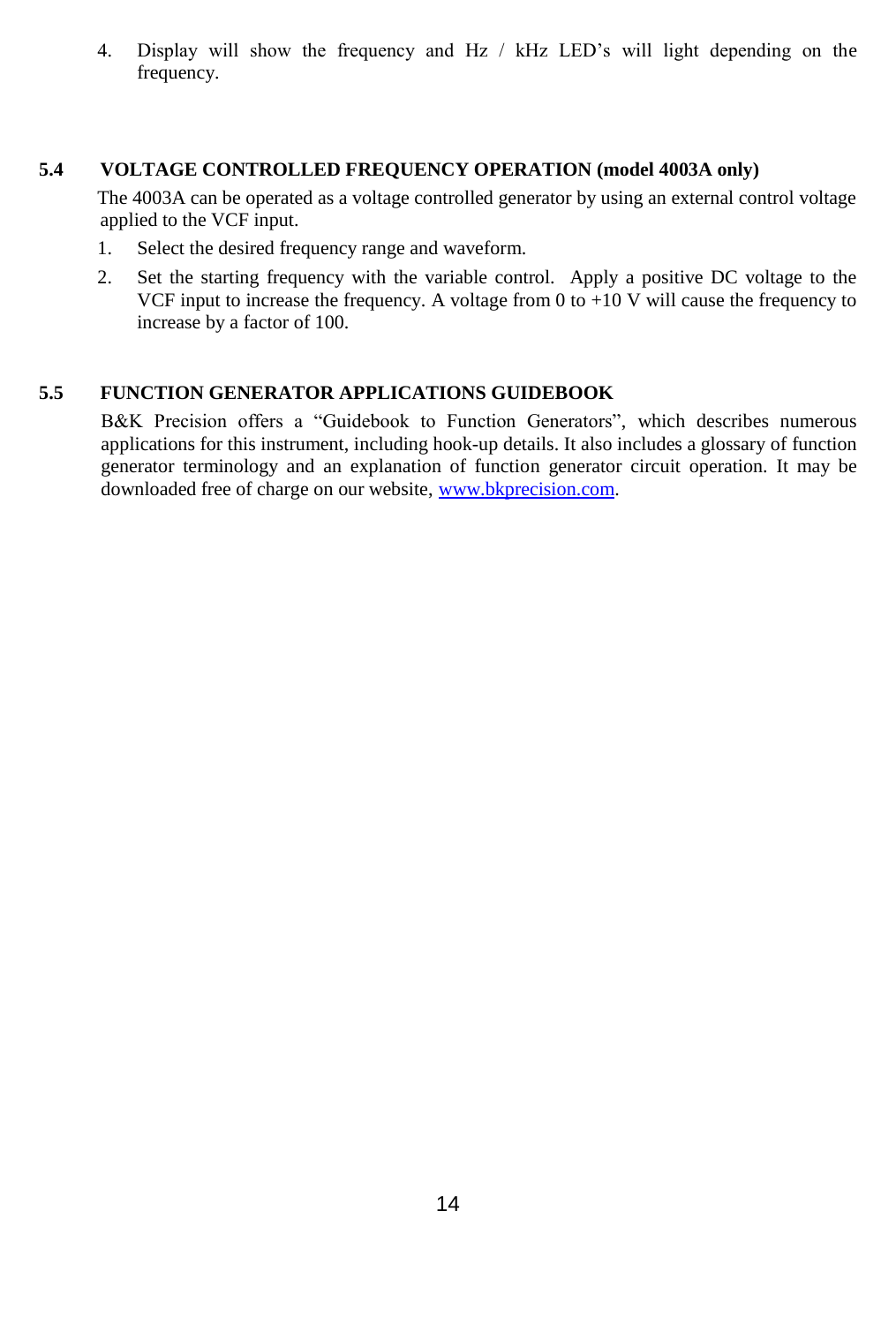# <span id="page-14-1"></span><span id="page-14-0"></span>**Maintenance**

# <span id="page-14-2"></span>**6.1 PREVENTIVE MAINTENANCE**

Please follow the following preventive steps to ensure the proper operation of your instrument.

- Never place heavy objects on the instrument.
- Never place a hot soldering iron on or near the instrument.
- Never insert wires, pins, or other metal objects into ventilation fan.
- Never move or pull the instrument with power cord or output lead. More importantly, never move instrument when power cord or output lead is connected.
- Do not obstruct the ventilation holes in the rear panel as this will increase the internal temperature.
- Do not operate the instrument with the cover removed unless you are a qualified service technician.
- Clean and check the calibration of the instrument on a regular basis to keep the instrument looking nice and working well.
- Remove any dirt, dust, and grime whenever they become noticeable on the outside cover with a soft cloth, moistened with a mild cleaning solution.

# <span id="page-14-3"></span>**6.2 SERVICE INFORMATION**

Some of the common problems that may occur and the remedy to put back the instrument in a working condition as fast as possible are given below.

### **When the unit is not turning on.**

Check if the power ON/OFF switch is turned ON. If not, then check the power cord. Please make sure that the power cord is properly connected to the unit. Please also check the main switch. Ensure that the AC supply at your site is the same as the one mentioned at the rear chassis of the unit. For further help call the service personnel.

# <span id="page-14-4"></span>**6.3 FUSE REPLACEMENT**

If the fuse blows, the LED will not light and the instrument will not operate. Replace only with the correct value fuse. The fuse is located on the rear panel adjacent to the power cord receptacle.

Remove the fuse holder assembly as follows:

- 1. Unplug the power cord from rear of the instrument.
- 2. Insert a small screwdriver in fuse holder slot (located between fuse holder and receptacle).

When reinstalling fuse holder, be sure that the fuse is installed so that the correct line voltage is selected.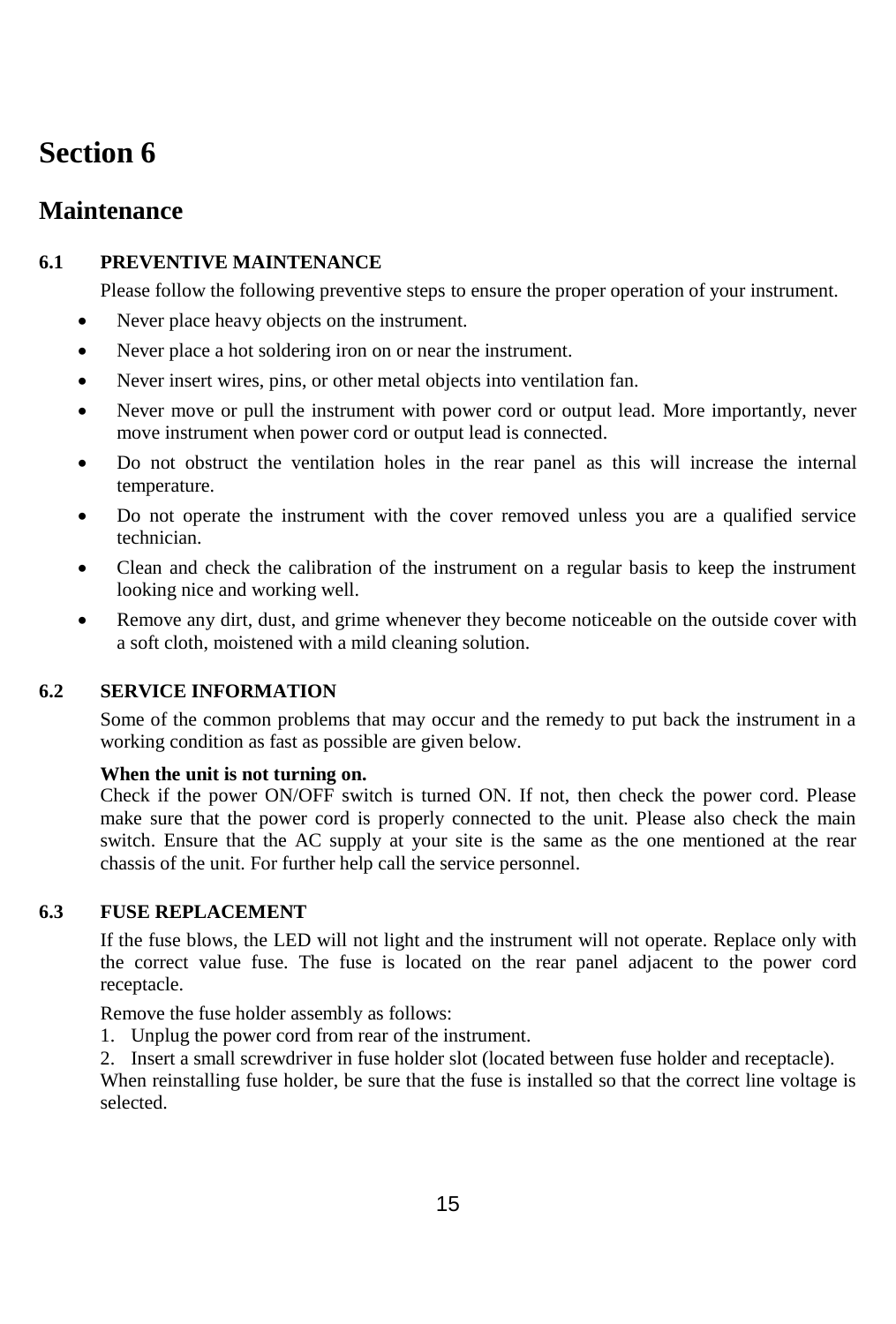### <span id="page-15-0"></span>**6.4 INSTRUMENT REPAIR SERVICE**

Because of the specialized skills and test equipment required for instrument repair and calibration, many customers prefer to rely upon B&K PRECISION for this service. To use this service, even if the instrument is no longer under warranty, follow the instructions given in the WARRANTY SERVICE INSTRUCTIONS portion of this manual. There is a nominal charge for instruments out of warranty.

# <span id="page-15-1"></span>**Section 7**

# <span id="page-15-2"></span>**Customer Support**

B&K Precision offers courteous, professional technical support before and after the sale of their test instruments. The following services are typical of those available from our toll-free telephone number.

- Technical advice on the use of your instrument.
- Technical advice on special applications of your instrument.
- Technical advice on selecting the test instrument for a given task.
- Information on optional accessories for your instrument.
- Information on instrument repair and re-calibration services.
- Replacement parts ordering.
- Availability on service publications.
- Information on other B&K Precision instruments.
- Information on other B&K Precision Catalog.

Call toll free 800-462-9832 Monday through Thursday 8:00 A.M. to 5:00 P.M. Friday 8:00 A.M. to 12:00 P.M. Pacific Standard Time (Pacific Daylight Time Summer)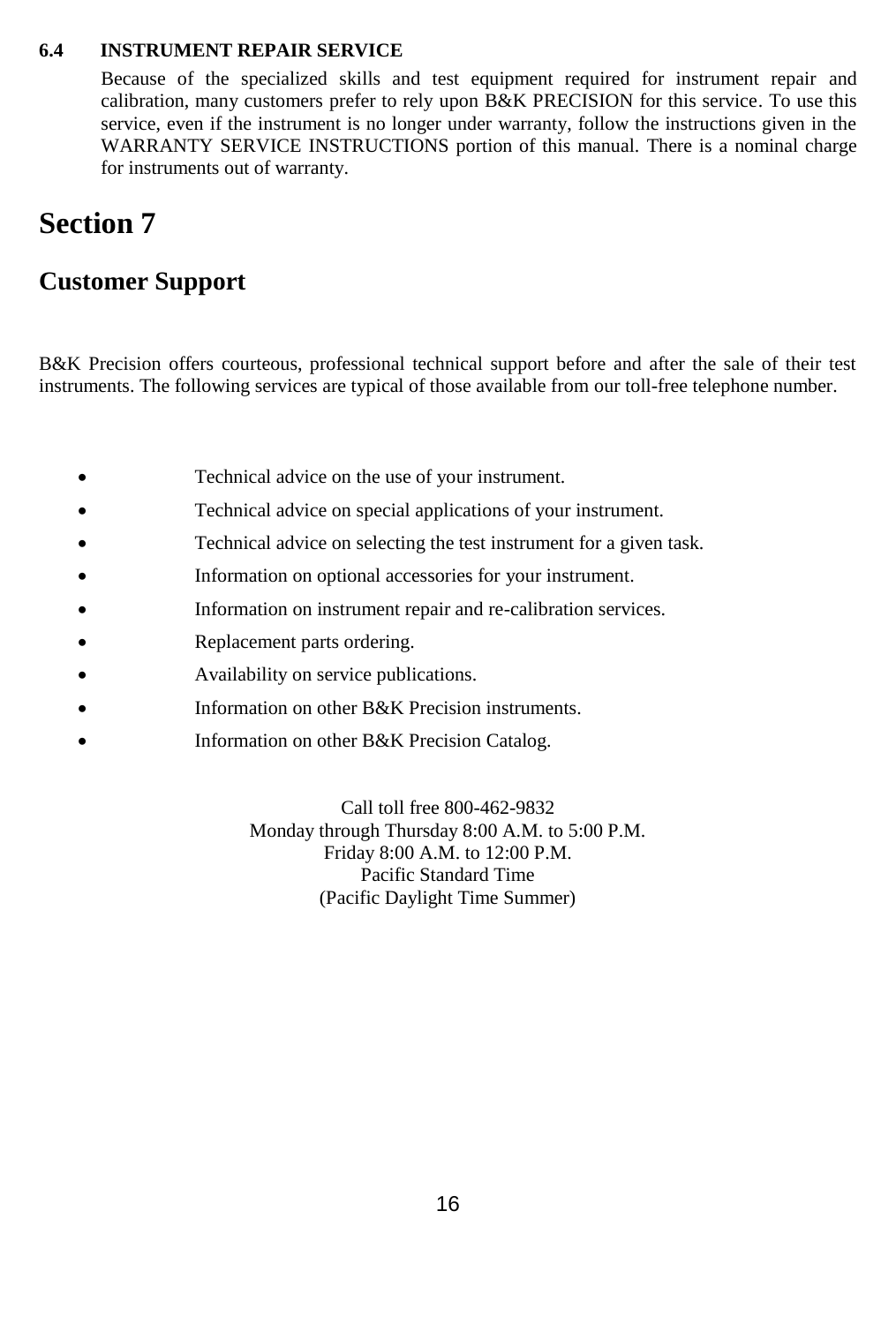# **SERVICE INFORMATION**

<span id="page-16-1"></span><span id="page-16-0"></span>**Warranty Service:** Please return the product in the original packaging with proof of purchase to the address below. Clearly state in writing the performance problem and return any leads, probes, connectors, and accessories that you are using with the device.

**Non-Warranty Service:** Return the product in the original packaging to the address below. Clearly state in writing the performance problem and return any leads, probes, connectors, and accessories that you are using with the device. Customers not on open account must include payment in the form of a money order or credit card. For the most current repair charges please visi[t www.bkprecision.com](http://www.bkprecision.com/) and click on "service/repair".

Return all merchandise to B&K Precision Corp. with pre-paid shipping. The flat-rate repair charge for Non-Warranty Service does not include return shipping. Return shipping to locations in North American is included for Warranty Service. For overnight shipments and non-North American shipping fees please contact B&K Precision Corp.

> B&K Precision Corp. 22820 Savi Ranch Parkway Yorba Linda, CA 92887 www.bkprecision.com 714-921-9095

**Include with the returned instrument your complete return shipping address, contact name, phone number, and description of problem.**

# **LIMITED ONE-YEAR WARRANTY**

B&K Precision Corp. warrants to the original purchaser that its products and the component parts thereof, will be free from defects in workmanship and materials for a period of **one year** from date of purchase.

B&K Precision Corp. will, without charge, repair or replace, at its option, defective product or component parts. Returned product must be accompanied by proof of the purchase date in the form of a sales receipt.

To help us better serve you, please complete the warranty registration for your new instrument via our websit[e www.bkprecision.com](http://www.bkprecision.com/)

### **Exclusions: This warranty does not apply in the event of misuse or abuse of the product or as a result of unauthorized alterations or repairs. The warranty is void if the serial number is altered, defaced or removed.**

B&K Precision Corp. shall not be liable for any consequential damages, including without limitation damages resulting from loss of use. Some states do not allow limitations of incidental or consequential damages. So the above limitation or exclusion may not apply to you.

This warranty gives you specific rights and you may have other rights, which vary from state-to-state.